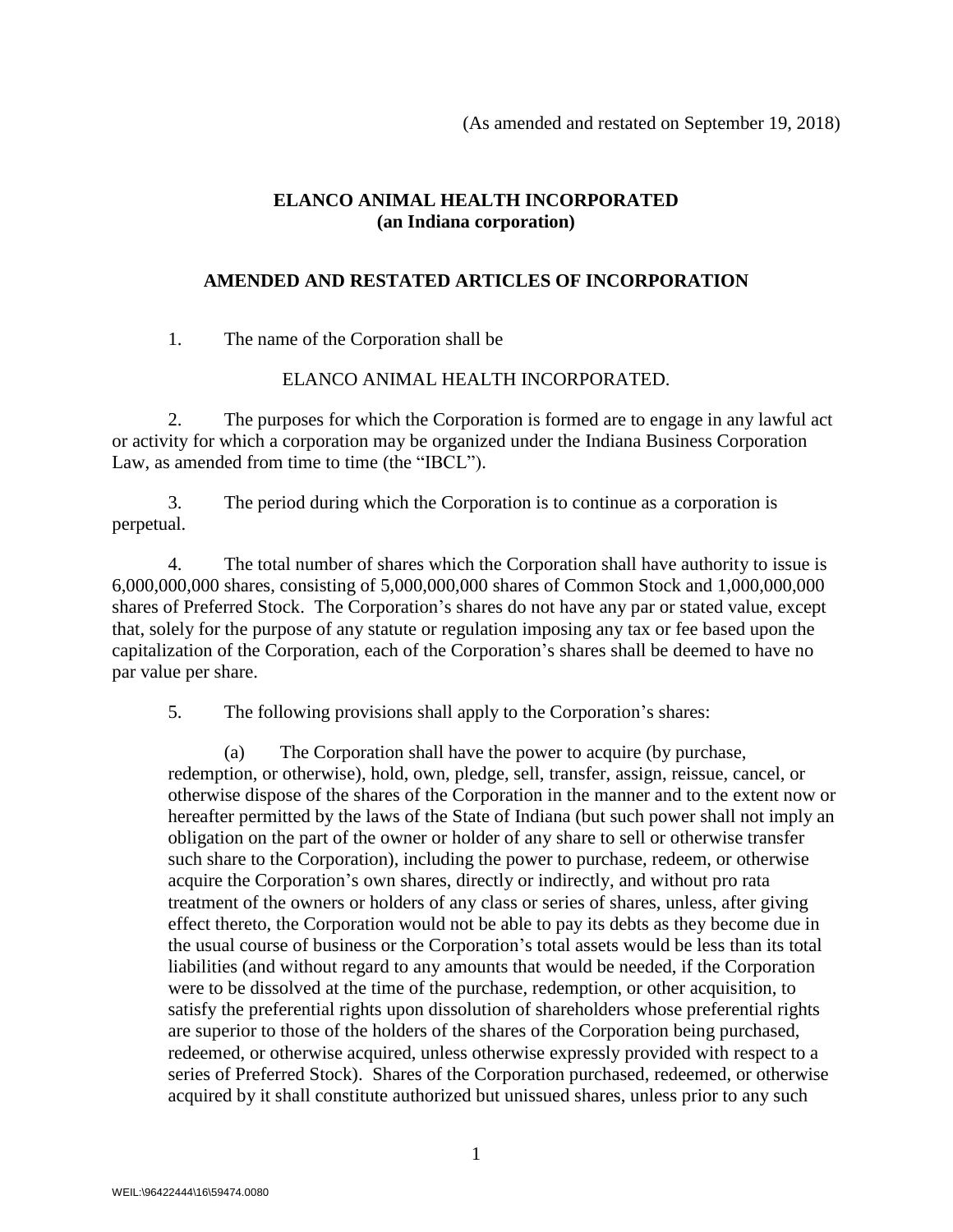purchase, redemption or other acquisition or within thirty (30) days thereafter the Board of Directors adopts a resolution providing that such shares constitute authorized and issued but not outstanding shares.

(b) Preferred Stock of any series that has been redeemed (whether through the operation of a retirement or sinking fund or otherwise) or purchased by the Corporation, or which, if convertible, have been converted into shares of the Corporation of any other class or series, may be reissued as a part of such series or of any other series of Preferred Stock, subject to such limitations (if any) as may be fixed by the Board of Directors with respect to such series of Preferred Stock in accordance with the provisions of Article 7 of these Amended and Restated Articles of Incorporation.

(c) The Corporation may, by action of the Board of Directors, dispose of, issue, and sell shares of the Corporation in accordance with, and in such amounts as may be permitted by, the laws of the State of Indiana and the provisions of these Amended and Restated Articles of Incorporation and for such consideration, at such price or prices, at such time or times and upon such terms and conditions (including the privilege of selectively repurchasing the same) as the Board of Directors of the Corporation shall determine, without the authorization or approval by any shareholders of the Corporation. Shares may be disposed of, issued, and sold to such persons, firms, or corporations as the Board of Directors may determine, without any preemptive or other right on the part of the owners or holders of other shares of the Corporation of any class or kind to acquire such shares by reason of their ownership of such other shares.

6. The following provisions shall apply to the Common Stock:

(a) Except as otherwise provided by the IBCL and subject to such shareholder disclosure and recognition procedures (which may include voting prohibition sanctions) as the Corporation may by action of its Board of Directors establish, shares of Common Stock shall have unlimited voting rights and each outstanding share of Common Stock shall, when validly issued by the Corporation, entitle the record holder thereof to one vote at all shareholders' meetings on all matters submitted to a vote of the shareholders of the Corporation.

(b) Shares of Common Stock shall be equal in every respect, but such equality of rights shall not imply equality of treatment as to purchase or other acquisition of shares by the Corporation. Subject to the rights of the holders of any outstanding series of Preferred Stock, the holders of Common Stock shall be entitled to share ratably in such dividends or other distributions (other than purchases or other acquisitions of shares by the Corporation), if any, as are declared and paid from time to time on the Common Stock at the discretion of the Board of Directors.

(c) In the event of any liquidation, dissolution, or winding up of the Corporation, either voluntary or involuntary, after payment shall have been made to the holders of any outstanding series of Preferred Stock of the full amount to which they shall be entitled, the holders of Common Stock shall be entitled, to the exclusion of the holders of the Preferred Stock of any and all series, to share, ratably according to the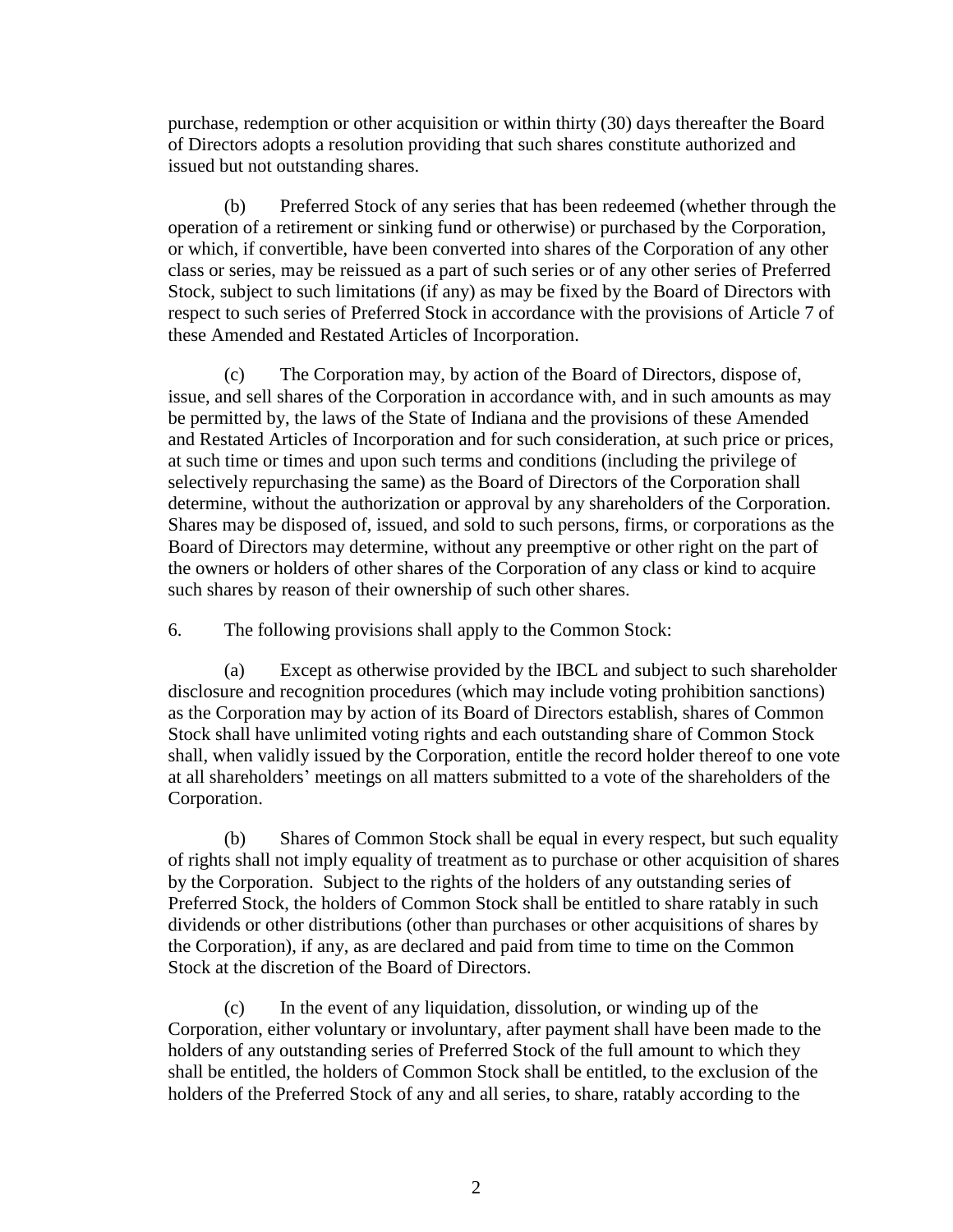number of shares of Common Stock held by them, in all remaining assets of the Corporation available for distribution to its shareholders, except as otherwise may be provided in an applicable certificate of designation for a series of Preferred Stock.

7. The Board of Directors is hereby expressly authorized to provide, out of the unissued shares of Preferred Stock, for one or more series of Preferred Stock. Before any shares of any such series are issued, the Board of Directors shall fix, and hereby is expressly empowered to fix, by the adoption and filing in accordance with the IBCL, of an amendment or amendments to these Amended and Restated Articles of Incorporation, the terms of such Preferred Stock or series of Preferred Stock, including the following:

(a) the designation of such series, the number of shares to constitute such series and the stated value thereof if different from the par value thereof;

(b) whether the shares of such series shall have voting rights, in addition to any voting rights provided by law, and, if so, the terms of such voting rights, which may be limited and may include the right, under specified circumstances, to elect directors in addition to those to be elected by the holders of Common Stock;

(c) the dividends, if any, payable on such series, whether any such dividends shall be cumulative, and, if so, from what dates, the conditions and dates upon which such dividends shall be payable, the preference or relation which such dividends shall bear to the dividends payable on any shares of stock of any other class or any other series of Preferred Stock;

(d) whether the shares of such series shall be subject to redemption by the Corporation and, if so, the times, prices and other conditions of such redemption;

(e) the amount or amounts payable upon shares of such series upon, and the rights of the holders of such series in, the voluntary or involuntary liquidation, dissolution or winding up, or upon any distribution of the assets, of the Corporation;

(f) whether the shares of such series shall be subject to the operation of a retirement or sinking fund and, if so, the extent to and manner in which any such retirement or sinking fund shall be applied to the purchase or redemption of the shares of such series for retirement or other corporate purposes and the terms and provisions relative to the operation thereof;

(g) whether the shares of such series shall be convertible into, or exchangeable for, shares of stock of any other class or any other series of Preferred Stock or any other securities (whether or not issued by the Corporation) and, if so, the price or prices or the rate or rates of conversion or exchange and the method, if any, of adjusting the same, and any other terms and conditions of conversion or exchange;

(h) the limitations and restrictions, if any, to be effective while any shares of such series are outstanding upon the payment of dividends or the making of other distributions on, and upon the purchase, redemption or other acquisition by the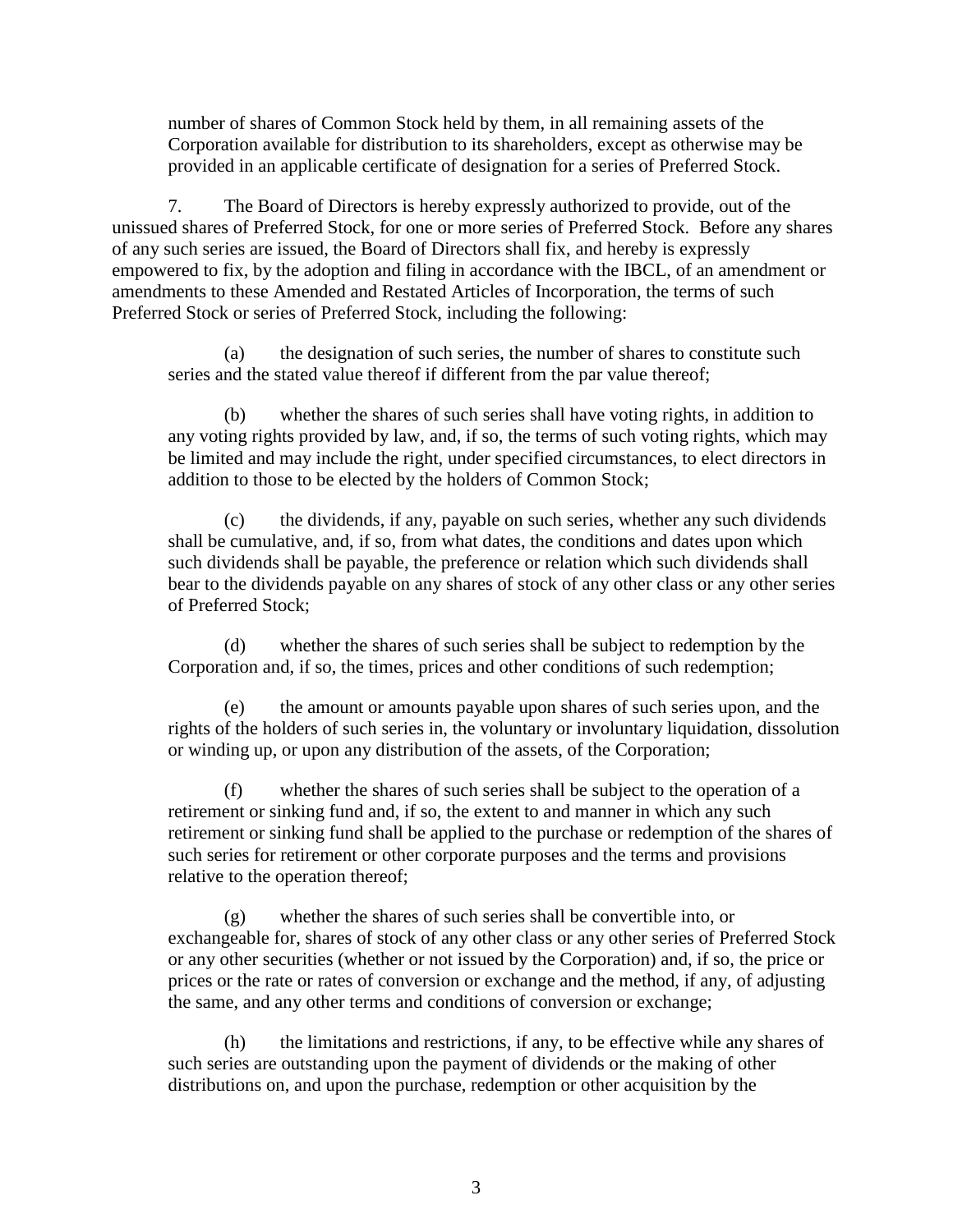Corporation of, the Common Stock or shares of stock of any other class or any other series of Preferred Stock;

(i) the conditions or restrictions, if any, upon the creation of indebtedness of the Corporation or upon the issue of any additional stock, including additional shares of such series or of any other series of Preferred Stock or of any other class of stock; and

(j) any other powers, preferences and relative, participating, optional and other special rights, and any qualifications, limitations and restrictions thereof.

Except to the extent otherwise expressly provided in these Amended and Restated Articles of Incorporation or required by law, (i) no share of Preferred Stock shall have any voting rights other than those which shall be fixed by the Board of Directors pursuant to this Article 7 and (ii) no share of Common Stock shall have any voting rights with respect to any amendment to the terms of any series of Preferred Stock; *provided, however*, that in the case of this clause (ii) the terms of such series of Preferred Stock, as so amended, could have been established without any vote of any shares of Common Stock.

8. The Corporation shall have the power to declare and pay dividends or other distributions upon the issued and outstanding shares of the Corporation, subject only to the limitations set forth in the IBCL. The Corporation shall have the power to issue shares of one class or series as a share dividend or other distribution in respect of that class or series or one or more other classes or series.

9. The following provisions are inserted for the management of the business and for the conduct of the affairs of the Corporation, and it is expressly provided that the same are intended to be in furtherance and not in limitation or exclusion of the powers conferred by statute:

(a) The number of directors of the Corporation, exclusive of directors who may be elected by the holders of any one or more series of Preferred Stock pursuant to Article 9(b) (the "Preferred Stock Directors"), shall not be less than five, the exact number to be fixed from time to time solely by resolution of the Board of Directors, acting by not less than a majority of the directors then in office.

(b) The Board of Directors (exclusive of Preferred Stock Directors, if any) shall be divided into three classes as nearly equal in number as possible, with the term of office of one class expiring at each annual meeting. The Board of Directors may assign members of the Board of Directors already in office upon the effectiveness of the Corporation's registration statement on Form S-1, as amended, filed with the Securities and Exchange Commission in connection with the initial listing of Common Stock on a stock exchange (the "Effective Time") to such classes as of the Effective Time. The term of office of the initial Class I directors shall expire at the first annual meeting following the Effective Time; the term of office of the initial Class II directors shall expire at the second annual meeting following the Effective Time; and the term of office of the initial Class III directors shall expire at the third annual meeting following the Effective Time. Commencing with the first annual meeting of shareholders following the Effective Time,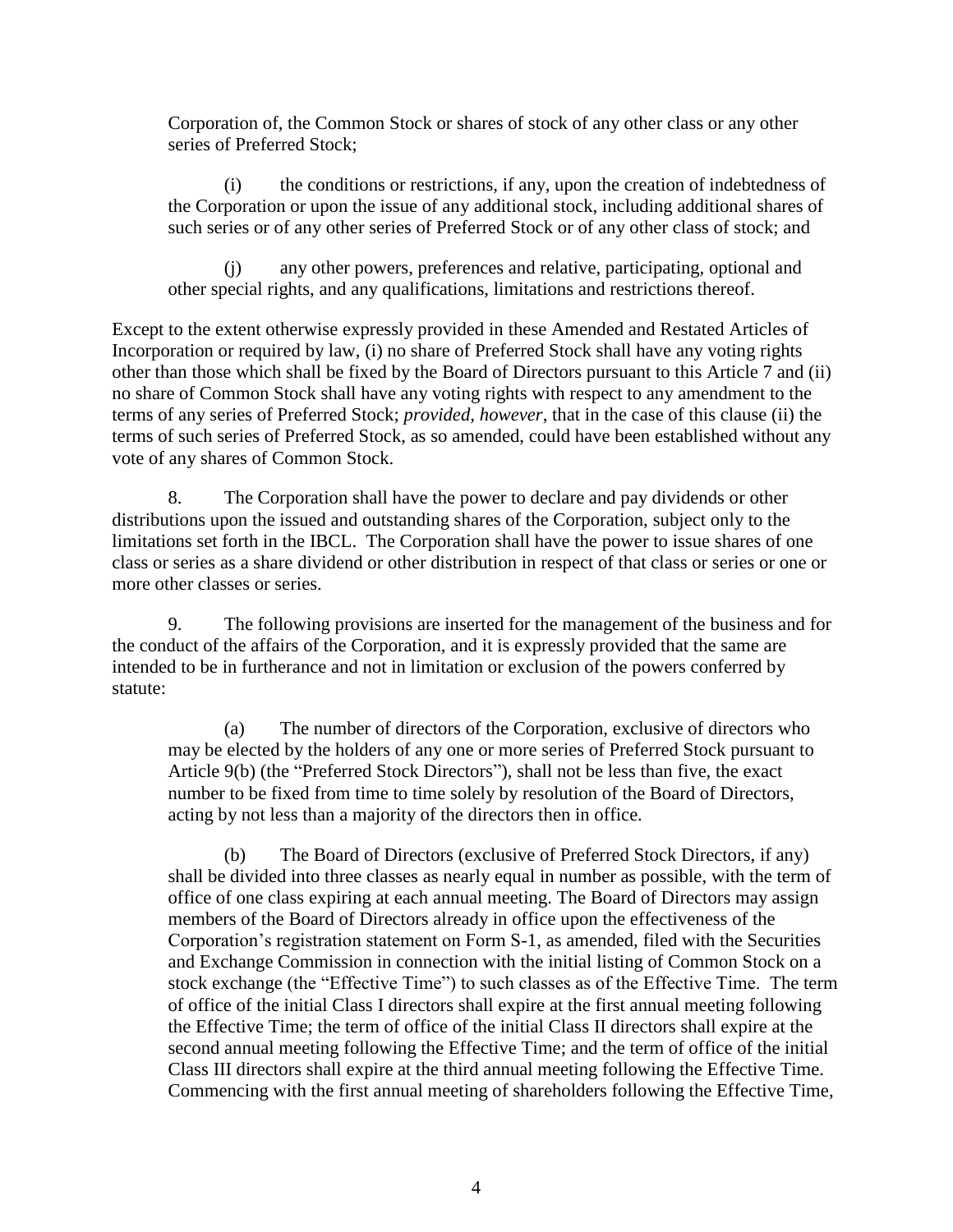each class of directors whose term shall then expire shall be elected to hold office for a three-year term. In the case of any vacancy on the Board of Directors, including a vacancy created by an increase in the number of directors, the vacancy shall be filled by election of the Board of Directors with the director so elected to serve for the remainder of the term of the director being replaced or, in the case of an additional director, for the remainder of the term of the class to which the director has been assigned. All directors shall continue in office until the election and qualification of their respective successors in office, their death, their resignation in accordance with Section 2.7 of the bylaws of the Corporation (as amended, restated or otherwise modified from time to time, the "Bylaws"), their removal in accordance with Article 9(c) below and Section 2.8 of the Bylaws, or if there has been a reduction in the number of directors, until the end of their respective terms. When the number of directors is changed, any newly created directorships or any decrease in directorships shall be so assigned among the classes by a majority of the directors then in office, though less than a quorum, as to make all classes as nearly equal in number as possible. No decrease in the number of directors shall have the effect of shortening the term of any incumbent director. Election of directors need not be by written ballot unless the Bylaws so provide.

(c) Any director or directors (exclusive of Preferred Stock Directors, if any) may be removed from office at any time, but only for cause and only by the affirmative vote of at least 66 2/3% of the votes entitled to be cast by holders of all the outstanding shares of Voting Stock (as defined below), voting together as a single class.

(d) Notwithstanding any other provision of these Amended and Restated Articles of Incorporation or of law which might otherwise permit a lesser vote or no vote, but in addition to any affirmative vote of the holders of any particular class of Voting Stock required by law or these Amended and Restated Articles of Incorporation, the affirmative vote of at least 66 2/3% of the votes entitled to be cast by holders of all the outstanding shares of Voting Stock, voting together as a single class, shall be required to alter, amend or repeal this Article 9.

(e) For purposes of these Amended and Restated Articles of Incorporation, the term "Voting Stock" shall mean all shares of any class of capital stock of the Corporation which are entitled to vote generally in the election of directors.

10. The Corporation shall, to the fullest extent permitted by applicable law now or hereafter in effect, indemnify any person who is or was a director, officer or employee of the Corporation (an "Eligible Person") and who is or was involved in any manner (including, without limitation, as a party or a witness) or is threatened to be made so involved in any threatened, pending or completed investigation, claim, action, suit or proceeding, whether civil, criminal, administrative or investigative (including, without limitation, any action, suit or proceeding by or in the right of the Corporation to procure a judgment in its favor) (a "Proceeding") by reason of the fact that such Eligible Person is or was a director, officer or employee of the Corporation or is or was serving at the request of the Corporation as a director, officer, employee, partner, member, manager, trustee, fiduciary or agent of another corporation, partnership, joint venture, limited liability company, trust or other enterprise (including, without limitation, any employee benefit plan), against all expenses (including attorneys' fees),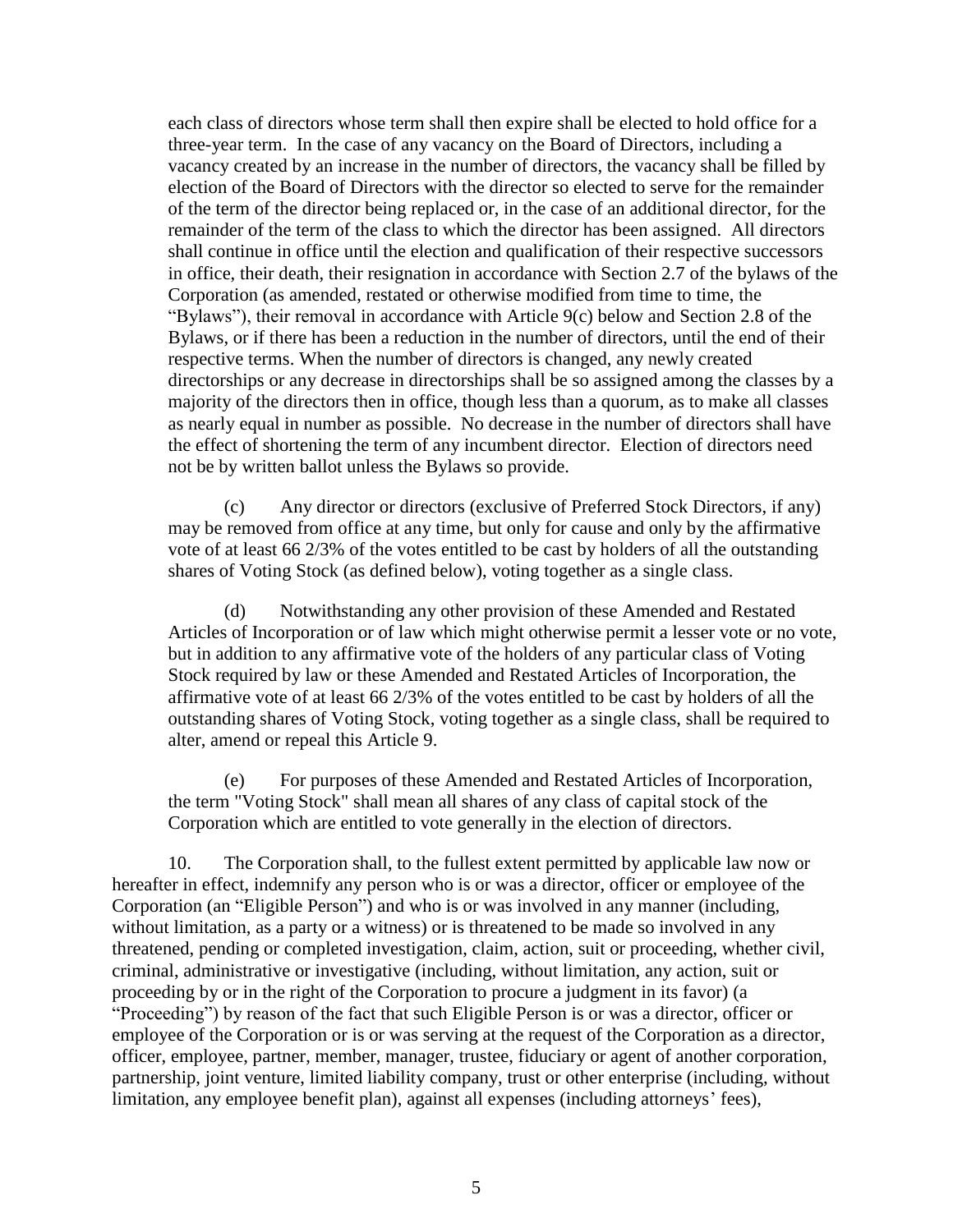judgments, fines or penalties (including excise taxes assessed with respect to an employee benefit plan) and amounts paid in settlement actually and reasonably incurred by such Eligible Person in connection with such Proceeding; provided, however, that the foregoing shall not apply to a Proceeding commenced by an Eligible Person except to the extent provided otherwise in the Bylaws or an agreement with an Eligible Person. The Corporation may establish provisions supplemental to or in furtherance of the provisions of this Article 10, including, but not limited to, provisions concerning the determination of any Eligible Person to indemnification, mandatory or permissive advancement of expenses to an Eligible Person incurred in connection with a Proceeding, the effect of any change in control of the Corporation on indemnification and advancement of expenses and the funding or other payment of amounts necessary to effect indemnification and advancement of expenses, in the Bylaws or in agreements with any Eligible Person.

11. The provisions of IBCL §23-1-42 shall not apply to the acquisition of shares of the Corporation.

12. Except as otherwise expressly provided in these Amended and Restated Articles of Incorporation, the Corporation reserves the right to amend, alter or repeal any provision contained in these Amended and Restated Articles of Incorporation, in the manner now or hereafter prescribed by law, and all rights conferred upon shareholders herein are subject to this reservation.

13. Subject to the rights of the holders of preferred stock to elect any directors voting separately as a class or series, at each annual meeting of shareholders, the directors to be elected at the meeting shall be chosen by a plurality of the votes cast by the holders of shares entitled to vote in the election at the meeting, provided a quorum is present. For purposes of this Article 13, a "plurality of the votes cast" shall mean that the individuals with the highest number of votes are elected as directors up to the maximum number of directors to be elected.

14. Certain Relationships and Transactions.

(a) General. The Corporation has been chartered to succeed to and carry on the animal health business of Lilly separate from the other businesses conducted by Lilly. Notwithstanding the fact that Lilly may continue to hold a significant percentage or even a controlling majority of the Corporation's stock, no fiduciary duty of any nature shall be deemed to exist between Lilly and the Corporation and no such duty shall be owed one to the other. The Corporation and each person acquiring at any time any shares of capital stock or other equity securities of the Corporation acquires such shares subject to this limitation and agrees there is no expectancy of any fiduciary duty owed by either Lilly or the Corporation to the other. To the fullest extent permitted by law, any person purchasing or otherwise acquiring any shares of capital stock of the Corporation, or any interest therein, shall be deemed to have notice of and to have consented to the provisions of this Article 14.

In recognition and anticipation that (i) the Corporation will not be a wholly owned subsidiary of Lilly and that Lilly will be a significant shareholder of the Corporation, (ii) directors, officers and/or employees of Lilly may serve as directors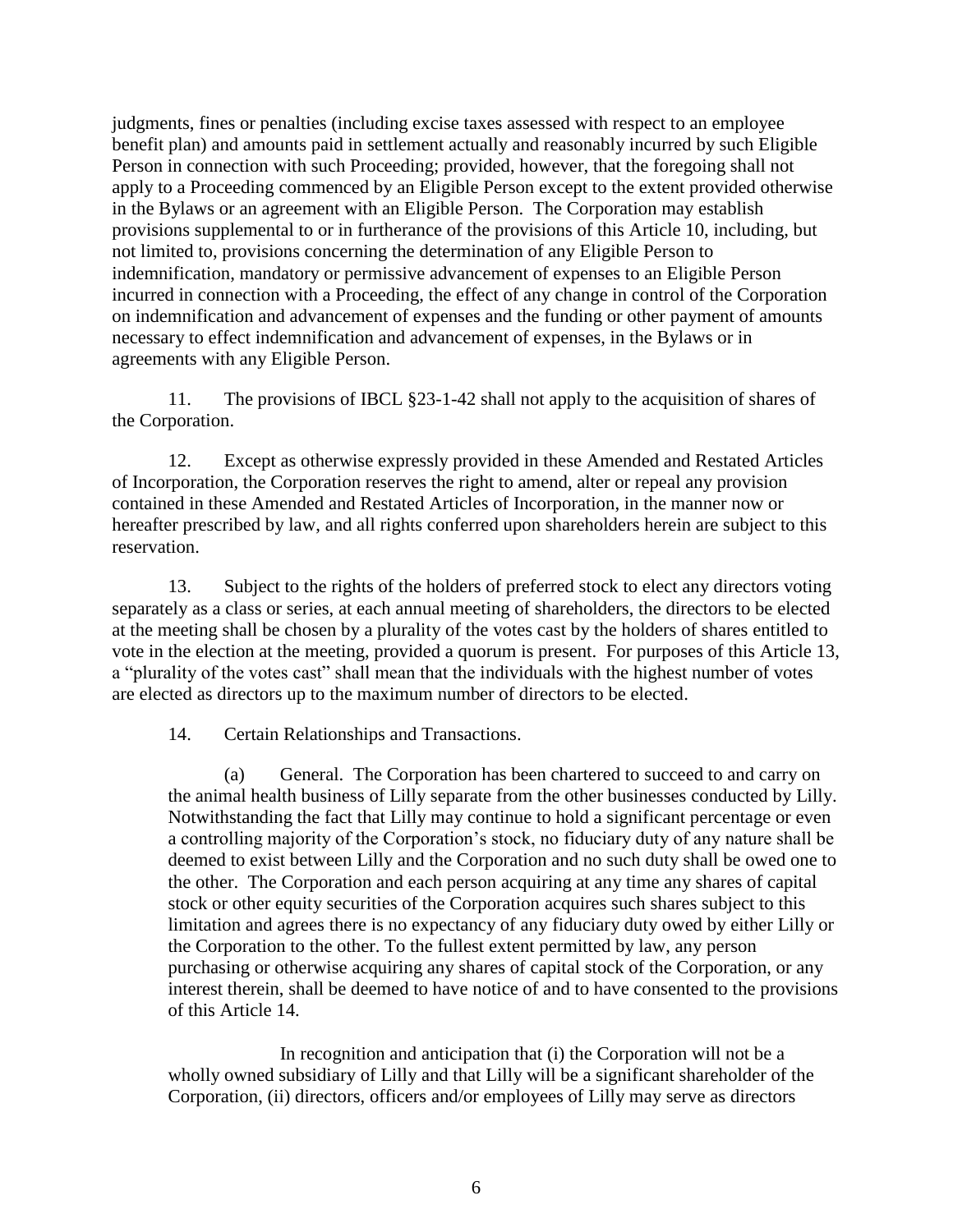and/or officers of the Corporation, (iii) subject to any contractual arrangements that may otherwise from time to time be agreed to between Lilly and the Corporation, Lilly may engage in the same, similar or related lines of business as those in which the Corporation, directly or indirectly, may engage and/or other business activities that overlap with or compete with those in which the Corporation, directly or indirectly, may engage, (iv) Lilly may have an interest in the same areas of corporate opportunity as the Corporation and Affiliated Companies thereof, and (v) as a consequence of the foregoing, it is in the best interests of the Corporation that the respective rights and obligations of the Corporation and of Lilly, and the duties of any directors and/or officers of the Corporation who are also directors, officers and/or employees of Lilly, be determined and delineated in respect of any transactions between, or opportunities that may be suitable for both, the Corporation and Affiliated Companies thereof, on the one hand, and Lilly, on the other hand, the sections of this Article 14 shall to the fullest extent permitted by law regulate and define the conduct of certain of the business and affairs of the Corporation in relation to Lilly and the conduct of certain affairs of the Corporation as they may involve Lilly and its directors, officers and/or employees, and the power, rights, duties and liabilities of the Corporation and its officers, directors and shareholders in connection therewith.

Nothing in this Article 14 creates or is intended to create any fiduciary duty on the part of Lilly, the Corporation, any Affiliated Company, or any shareholder, director, officer or employee of any of them that does not otherwise exist under Indiana law and nothing in this Article 14 expands any such duty of any such person that may now or hereafter exist under Indiana law.

(b) Certain Agreements and Transactions Permitted. The Corporation may from time to time enter into and perform, and cause or permit any Affiliated Company of the Corporation to enter into and perform, one or more agreements (or modifications or supplements to pre-existing agreements) with Lilly pursuant to which the Corporation or an Affiliated Company thereof, on the one hand, and Lilly, on the other hand, agree to engage in transactions of any kind or nature with each other and/or agree to compete, or to refrain from competing or to limit or restrict their competition, with each other, including to allocate, and to cause their respective directors, officers and/or employees (including any who are directors, officers and/or employees of both) to allocate opportunities between or to refer opportunities to each other. Subject to Section 14(d) below, no such agreement, or the performance thereof by the Corporation or any Affiliated Company thereof, or Lilly, shall, to the fullest extent permitted by law, be considered contrary to any fiduciary duty that any director and/or officer of the Corporation or any Affiliated Company thereof who is also a director, officer and/or employee of Lilly may owe to the Corporation or may be alleged to owe to such Affiliated Company, or to any shareholder thereof, or any legal duty or obligation Lilly may be alleged to owe on any basis, notwithstanding the provisions of these Amended and Restated Articles of Incorporation stipulating to the contrary. Subject to Section 14(d) below, to the fullest extent permitted by law, no director and/or officer of the Corporation who is also a director, officer and/or employee of Lilly shall have or be under any fiduciary duty to the Corporation or any Affiliated Company thereof to refer any corporate opportunity to the Corporation or any Affiliated Company or to refrain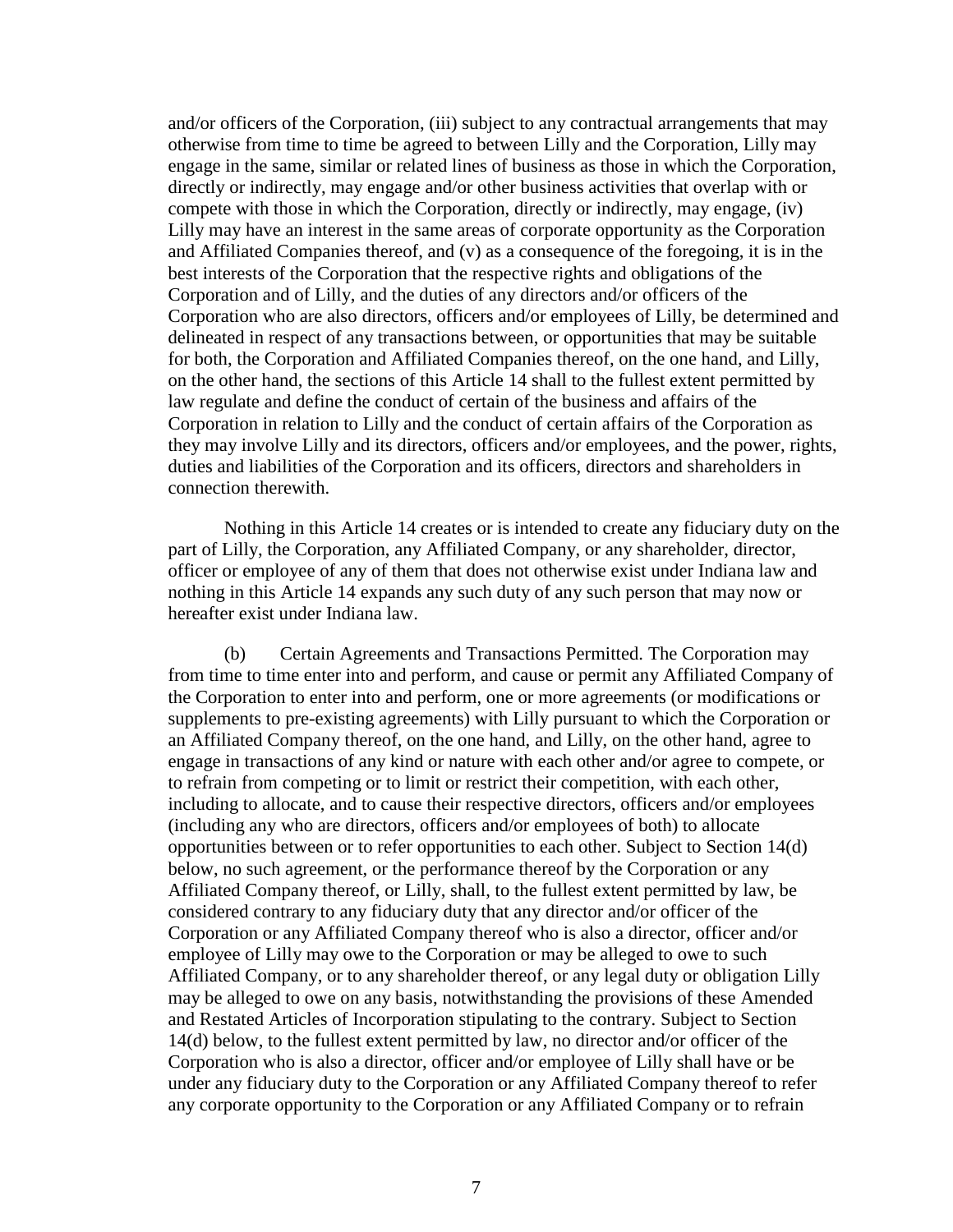from acting on behalf of the Corporation or any Affiliated Company thereof or of Lilly in respect of any such agreement or transaction or performing any such agreement in accordance with its terms.

(c) Authorized Business Activities. Without limiting the other provisions of this Article 14, Lilly shall have no duty to communicate information regarding a corporate opportunity to the Corporation or to refrain from (i) engaging in the same or similar activities or lines of business as the Corporation or (ii) doing business with any client, customer or vendor of the Corporation. To the fullest extent permitted by law, except as provided in Section 14(d), no officer, director and/or employee of the Corporation who is also a director, officer or employee of Lilly shall be deemed to have breached his or her fiduciary duties, if any, to the Corporation solely by reason of Lilly's engaging in any such activity.

(d) Corporate Opportunities. Except as otherwise agreed in writing between the Corporation and Lilly, for so long as Lilly owns a majority of all the outstanding shares of Voting Stock, in the event that a director and/or officer of the Corporation who is also a director, officer and/or employee of Lilly acquires knowledge of a potential transaction or matter that may be a corporate opportunity for both the Corporation and Lilly, such director and/or officer shall to the fullest extent permitted by law have fully satisfied and fulfilled his or her fiduciary duty, if any, with respect to such corporate opportunity, and the Corporation to the fullest extent permitted by law renounces any interest or expectancy in such business opportunity and waives any claim that such business opportunity constituted a corporate opportunity that should have been presented to the Corporation or any Affiliated Company thereof, if such director and/or officer acts in a manner consistent with the following policy:

(i) such a corporate opportunity offered to any person who is a director but not an officer of the Corporation and who is also a director, officer and/or employee of Lilly shall belong to the Corporation only if such opportunity is expressly offered to such person solely in his or her capacity as a director of the Corporation and otherwise shall belong to Lilly; and

(ii) such a corporate opportunity offered to any person who is an officer of the Corporation and also is a director, officer and/or employee of Lilly shall belong to the Corporation unless such opportunity is expressly offered to such person solely in his or her capacity as a director, officer and/or employee of Lilly, in which case such opportunity shall belong to Lilly.

The foregoing policy, and the action of any director or officer of Lilly, the Corporation or any Affiliated Company taken in accordance with, or in reliance upon, the foregoing policy or in entering into or performing any agreement, transaction or arrangement is deemed and presumed to be fair to the Corporation.

Except as otherwise agreed in writing between the Corporation and Lilly, if a director and/or officer of the Corporation, who also serves as a director, officer and/or employee of Lilly, acquires knowledge of a potential corporate opportunity for both the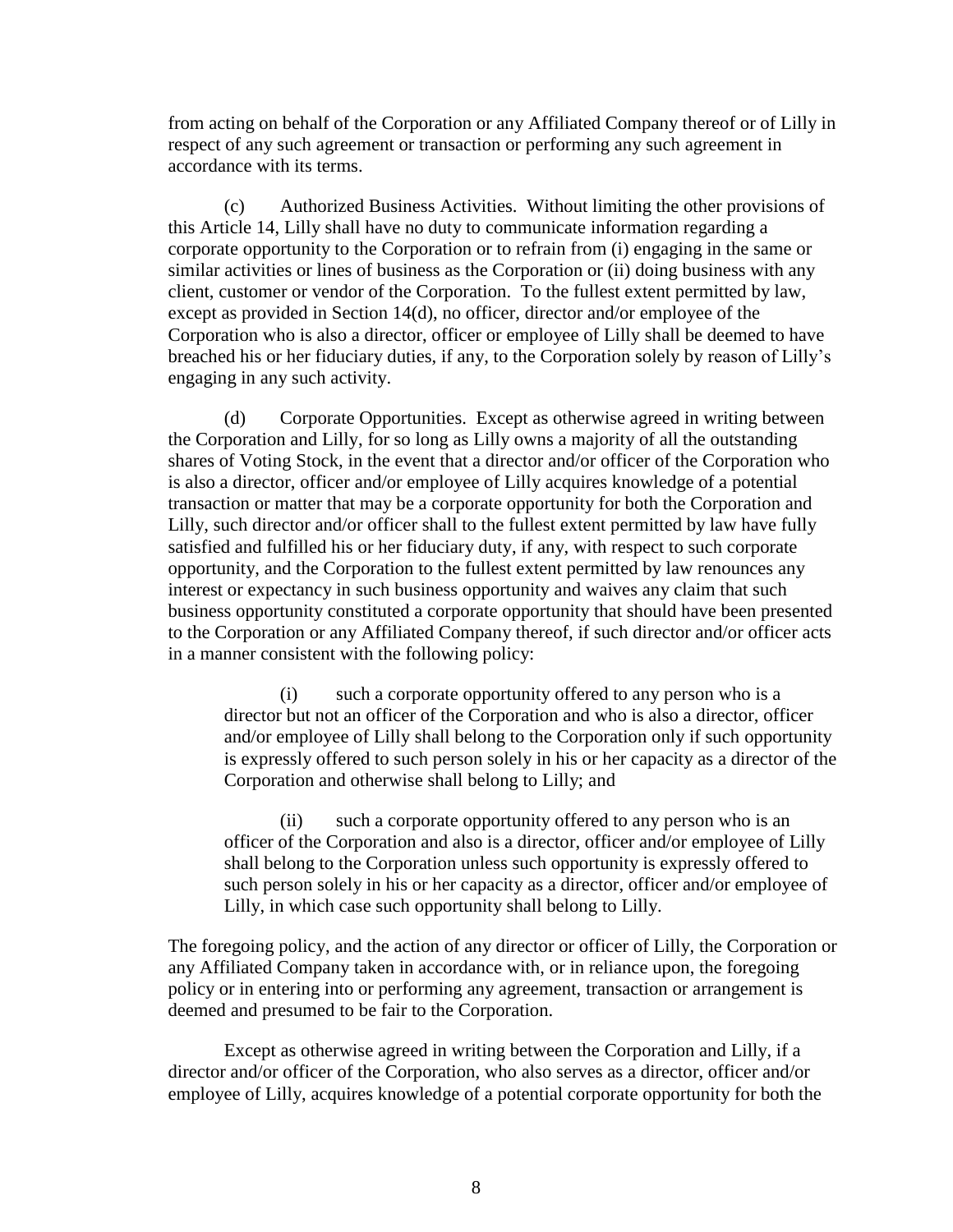Corporation and Lilly in any manner not addressed by this Article 14, such director and/or officer shall have no duty to communicate or present such corporate opportunity to the Corporation and shall to the fullest extent permitted by law not be liable to the Corporation or its shareholders for breach of fiduciary duty as a director and/or officer of the Corporation by reason of the fact that Lilly pursues or acquires such corporate opportunity for itself, directs such corporate opportunity to another person or does not present such corporate opportunity to the Corporation, and the Corporation to the fullest extent permitted by law renounces any interest or expectancy in such business opportunity and waives any claim that such business opportunity constituted a corporate opportunity that should be presented to the Corporation.

(e) Delineation of Indirect Interests. To the fullest extent permitted by law, no director or officer of the Corporation or any Affiliated Company shall be deemed to have an indirect interest in any matter, transaction or corporate opportunity that may be received or exploited by, or allocated to, Lilly, merely by virtue of being a director or officer or employee of Lilly, unless such director or officer's role with Lilly involves direct responsibility for such matter, in his or her role with Lilly, such director or officer exercises supervision over such matter, or the compensation of such director or officer is materially affected by such matter. Such director or officer's compensation shall not be deemed to be materially affected by such matter if it is only affected by virtue of its effect on the value of Lilly capital stock generally or on Lilly's results or performance on an enterprise-wide basis.

(f) Special Approval Procedures. If, notwithstanding the provisions of this Article 14, it is deemed desirable by Lilly, the Corporation or an Affiliated Company or any other party that the Corporation take action with specific regard to a particular transaction, corporate opportunity or a type or series of transactions or corporate opportunities to ensure, out of an abundance of caution, that such transaction or transactions are not voidable, or that such an opportunity or opportunities are effectively disclaimed, the Corporation may employ any of the following procedures:

(i) the material facts of the transaction and the director's or officer's interest are disclosed or known to the Board of Directors of the Corporation or a duly appointed committee of the Board of Directors and the Board of Directors or such committee, as applicable, authorizes, approves, or ratifies the transaction by the affirmative vote or consent of a majority of the directors (or committee members) who have no direct or indirect interest in the transaction and, in any event, of at least two directors (or committee members);

(ii) the material facts of the transaction and the director's interest are disclosed or known to the shareholders entitled to vote and they authorize, approve or ratify such transaction by vote.

The interested director or directors may be counted in determining the presence of a quorum at such meeting. The presence of, or a vote cast by, a director with a direct or indirect interest in the transaction does not affect the validity of any actions taken under subsection (i) of this section.